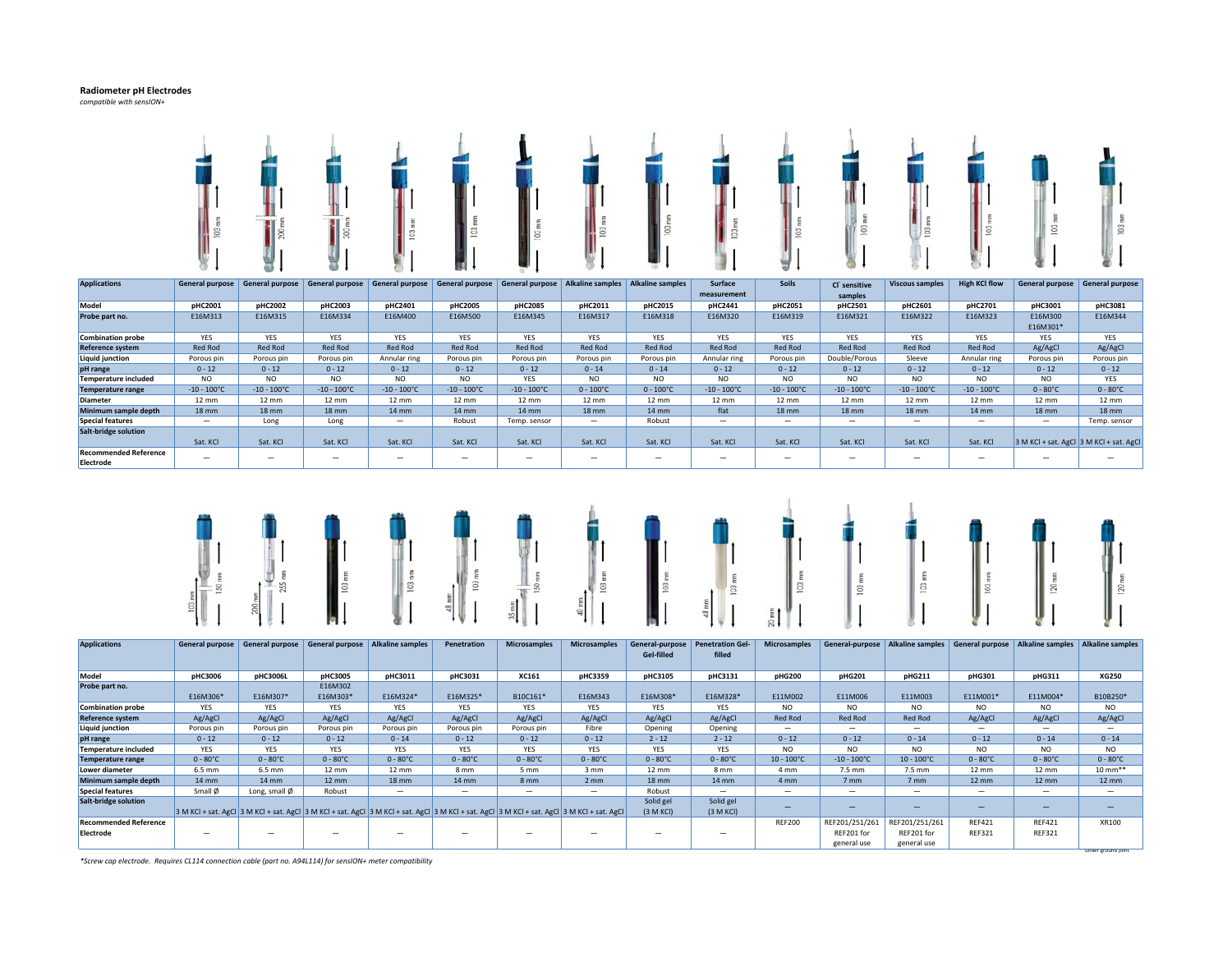# **Radiometer Reference Electrodes**

*compatible with sensION+*



| <b>Applications</b>     | Micro-samples         | <b>General purpose</b> | <b>General purpose</b> | <b>General purpose</b> | Non-aqueous         | <b>Voltammetry</b>                        | Impedance           |
|-------------------------|-----------------------|------------------------|------------------------|------------------------|---------------------|-------------------------------------------|---------------------|
|                         |                       |                        |                        |                        | media               |                                           |                     |
| Model                   | <b>REF200</b>         | <b>REF201</b>          | <b>REF251</b>          | <b>REF321</b>          | <b>REF361</b>       | <b>XR300</b>                              | <b>XR820</b>        |
| Probe part no.          | E21M008               | E21M009                | E21M001                | E21M002*               | E21M003             | B20B300*                                  | B20C820*            |
| Reference system        | <b>Red Rod</b>        | <b>Red Rod</b>         | <b>Red Rod</b>         | Ag/AgCl                | Ag/AgCl             | Ag/AgCl                                   | Ag/AgCl             |
| Liquid junction         | Porous pin            | Porous pin             | Porous pin /           | Porous pin             | Glass sleeve        | Porous pin                                | Porous pin / fibre  |
|                         |                       |                        | porous pin             |                        |                     |                                           |                     |
| Temperature range       | $-10 - 100^{\circ}$ C | $-10 - 100^{\circ}$ C  | $-10 - 100^{\circ}C$   | $-5 - 80^{\circ}$ C    | $-5 - 80^{\circ}$ C | $-5 - 80^{\circ}$ C                       | $-5 - 80^{\circ}$ C |
| Lower diameter          | 4 mm                  | $7.5$ mm               | $12 \, \text{mm}$      | 8 mm                   | $12 \, \text{mm}$   | 8 mm                                      | 8 <sub>mm</sub>     |
| <b>Special features</b> | For use with          |                        | Double junction        |                        |                     |                                           |                     |
|                         | pHG200                |                        |                        |                        |                     |                                           |                     |
| Salt-bridge solution    | Sat. KCI              | Sat. KCl               | Sat. KCl               | 3 M KCI with sat.      | 3 M KCl with sat.   | Sat. KCl + sat. AgCl Sat. KCl + sat. AgCl |                     |
|                         |                       |                        |                        | AgCl                   | AgCl                |                                           | upper res.          |

*\*Screw cap electrode electrode. Requires CL111 connection cable (part no. A94L111) for sensION+ meter compatibility*

# **Radiometer Temperature Sensors**

*compatible with sensION+*

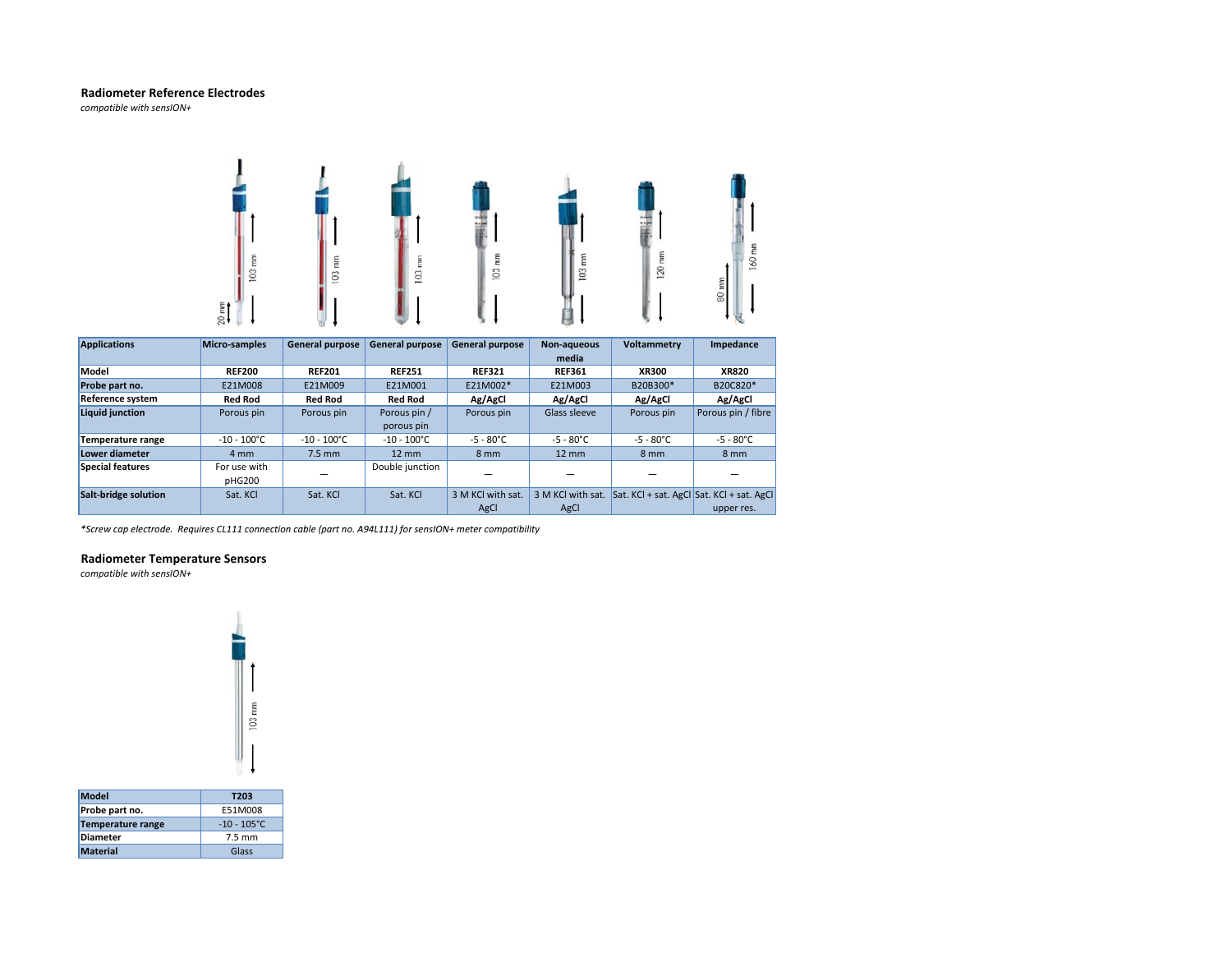## **Radiometer Metal Electrodes**

*compatible with sensION+*



| <b>Applications</b>      | <b>General purpose</b> | Redox meas.        | <b>Silver halides</b><br>titration |
|--------------------------|------------------------|--------------------|------------------------------------|
| Model                    | M231Pt                 | MC3051Pt           | <b>M291Ag</b>                      |
| Probe part no.           | E31M002*               | E31M003*           | E34M002*                           |
| <b>Combination probe</b> | NO.                    | <b>YFS</b>         | NO.                                |
| <b>Reference system</b>  |                        | Ag/AgCl            |                                    |
| <b>Liquid junction</b>   |                        | Porous pin         |                                    |
| <b>Sensing element</b>   | Platinum               | Platinum           | Silver                             |
|                          | wire Ø 1 mm            | ring               | rod                                |
| <b>Temperature range</b> | $-10 - 100^{\circ}$ C  | $0 - 80^{\circ}$ C | $0 - 80^{\circ}$ C                 |
| Lower diameter           | 8 <sub>mm</sub>        | $12 \text{ mm}$    | 8 mm                               |
| Salt-bridge solution     |                        | 3 M KCl with sat.  |                                    |
|                          |                        | AgCl               |                                    |

*\*Screw cap electrode. Requires CL114 connection cable (part no. A94L114) for sensION+ meter compatibility*

#### **Radiometer Ion Selective Electrodes**

*compatible with sensION+*

|                                     |                            |                              |                             | g                  |                              | 8                                      |                             |                             | S                                                            |                             |                                                                          |                             | 8                           |                                                |                                                                    |
|-------------------------------------|----------------------------|------------------------------|-----------------------------|--------------------|------------------------------|----------------------------------------|-----------------------------|-----------------------------|--------------------------------------------------------------|-----------------------------|--------------------------------------------------------------------------|-----------------------------|-----------------------------|------------------------------------------------|--------------------------------------------------------------------|
| <b>Ion Species</b>                  | Br <sup>*</sup>            | $Ca++$                       | cr                          | cr                 | $CN^2$                       | $Cu2+$                                 | F                           |                             |                                                              | $K^+$                       | $Na+$                                                                    | $NH4+$                      | NO <sub>3</sub>             | $Pb^{++}$                                      | $S(Ag^+)^*$                                                        |
| Model                               | ISE25Br                    | ISE25Ca                      | <b>ISE25CI</b>              | ISE/HS25Cl         | ISE25CN                      | ISE25Cu                                | ISE25F                      | ISEC301F                    | <b>ISE251</b>                                                | ISE25K                      | ISE21Na                                                                  | ISE25NH4                    | <b>ISE25NO3</b>             | ISE25Pb                                        | <b>ISE25S</b>                                                      |
| Probe part no.                      | E41M001                    | E41M002                      | E41M003                     | E41M004            | E41M005                      | E41M006                                | E41M007                     | E41M017                     | E41M008                                                      | E41M009                     | E41M010                                                                  | E41M013                     | E41M014                     | E41M015                                        | E41M016                                                            |
| <b>Combination probe</b>            |                            |                              |                             |                    |                              |                                        |                             |                             |                                                              |                             |                                                                          |                             |                             |                                                |                                                                    |
| <b>Concentration range (M)</b>      | $10^{6} - 10^{0}$          | $2 \times 10^{-6} - 10^{0}$  | $5 \times 10^{-5} - 10^{0}$ | $10^{-6} - 10^{0}$ | $5 \times 10^{-7} - 10^{-3}$ | $10^{-6} - 10^{0}$                     | $5 \times 10^{-7} - 10^{0}$ | $5 \times 10^{-7} - 10^{0}$ | $10^{-6} - 10^{-1}$                                          | $2 \times 10^{-6} - 10^{0}$ | $2 \times 10^{-6} - 10^{0}$                                              | $3 \times 10^{-6} - 10^{0}$ | $3 \times 10^{-6} - 10^{0}$ | $10^{-6} - 10^{0}$                             | $5 \times 10^{-7} - 10^{0}$                                        |
| <b>Concentration range</b><br>(ppm) | $0.08 - 80000$             | $0.1 - 40000$                | $1.8 - 35000$               | $0.04 - 35000$     | $0.013 - 25$                 | $0.06 - 60000$                         | $0.01 - 20000$              | $0.01 - 20000$              | $0.13 - 13000$                                               | $0.08 - 40000$              | $0.04 - 20000$                                                           | $0.06 - 20000$              | $0.2 - 60000$               | $0.2 - 200000$                                 | $0.02 - 30000$                                                     |
| Temperature range                   | $0 - 60^{\circ}C$          | $0 - 50^{\circ}$ C           | $0 - 60^{\circ}$ C          | $0 - 60^{\circ}$ C | $0 - 60^{\circ}C$            | $0 - 60^{\circ}$ C                     | $0 - 60^{\circ}C$           | $0 - 50^{\circ}$ C          | $0 - 60^{\circ}$ C                                           | $0 - 50^{\circ}$ C          | $0 - 70^{\circ}$ C                                                       | $0 - 50^{\circ}$ C          | $0 - 50^{\circ}C$           | $0 - 60^{\circ}C$                              | $0 - 60^{\circ}C$                                                  |
| <b>Diameter</b>                     | $12 \text{ mm}$            | 12 mm                        | $12 \text{ mm}$             | $12 \text{ mm}$    | $12 \text{ mm}$              | 12 mm                                  | 7 mm                        | $12 \text{ mm}$             | $12 \text{ mm}$                                              | $12 \text{ mm}$             | $12 \text{ mm}$                                                          | $12 \text{ mm}$             | $12 \text{ mm}$             | $12 \text{ mm}$                                | $12 \text{ mm}$                                                    |
| pH range                            | $2 - 14$                   | $4 - 12$                     | $2 - 14$                    | $2 - 4$            | $9 - 14$                     | $0 - 14$                               | $5 - 11$                    | $5 - 7$                     | $2 - 12$                                                     | $2 - 12$                    | $5 - 12$                                                                 | $3 - 8$                     | $3 - 10$                    | $3 - 7$                                        | $11 - 14$                                                          |
| Sensor type                         | Solid-state                | PVC membrane                 | Solid-state                 | Solid-state        | Solid-state                  | Solid-state                            | Solid-state                 | Solid-state                 | Solid-state                                                  | PVC membrane                | Glass                                                                    | PVC membrane                | PVC membrane                | Solid-state                                    | Solid-state                                                        |
| <b>Interfering ions</b>             | $\Gamma$ , $S^2$ , CN, SCN | $Zn^{2+}$ , Pb <sup>2+</sup> | I, CN, Br, SCN              | I, CN, Br, SCN     | $\int$ , Br, $S^2$           | HgS, Ag <sup>+</sup> , Cl <sup>-</sup> | OH                          | OH                          | $CN$ , Hg <sup>2+</sup> , Br <sup>2</sup> , SCN <sup>-</sup> | $NH4+, Rb+$                 | $Li+$ , NH <sub>4</sub> <sup>+</sup> , Rb <sup>+</sup> , Ag <sup>+</sup> | $K^+$                       | $CIr$ , Br, NO <sub>2</sub> | $Hg^{2+}$ , Cu <sup>2+</sup> , Ag <sup>+</sup> | <b>Precipitated cations</b><br>forming complexes with<br>sulphides |
| <b>Recommended reference</b>        | <b>REF251</b>              | <b>REF201</b>                | <b>REF251</b>               | <b>REF251</b>      | <b>REF201</b>                | <b>REF201</b>                          | <b>REF201</b>               |                             | <b>REF201</b>                                                | <b>REF201</b>               | <b>REF251</b>                                                            | <b>REF251</b>               | <b>REF201</b>               | <b>REF251</b>                                  | <b>REF251</b>                                                      |
| electrodes                          |                            | <b>REF251</b>                | <b>REF451</b>               | <b>REF451</b>      | <b>REF251</b>                | <b>REF251</b>                          | <b>REF251</b>               | $\overline{\phantom{0}}$    | <b>REF251</b>                                                | <b>REF251</b>               | <b>REF451</b>                                                            | <b>REF451</b>               | <b>REF251</b>               | <b>REF451</b>                                  | <b>REF451</b>                                                      |
|                                     |                            | <b>REF451</b>                | <b>REF601</b>               | <b>REF601</b>      | <b>REF451</b>                | <b>REF451</b>                          | <b>REF451</b>               |                             | <b>REF451</b>                                                | <b>REF451</b>               |                                                                          |                             | <b>REF451</b>               |                                                |                                                                    |
| <b>Inner solution</b>               | $-$                        | S41M001                      | $-$                         | $-$                | $-$                          | $\qquad \qquad -$                      | $-$                         | -                           | $-$                                                          | S41M002                     | $-$                                                                      | S41M003                     | S41M004                     | $\overline{\phantom{0}}$                       | $-$                                                                |
| Membrane kit part no.               | $\overline{\phantom{0}}$   | E91M001                      | —                           | $-$                | $\overline{\phantom{0}}$     | $\overline{\phantom{m}}$               | $\overline{\phantom{0}}$    | -                           | $\overline{\phantom{0}}$                                     | E91M002                     | $-$                                                                      | E91M003                     | E91M004                     | $\overline{\phantom{0}}$                       |                                                                    |

*\*Screw cap electrode. Requires CL114 connection cable (part no. A94L114) for sensION+ meter compatibility*